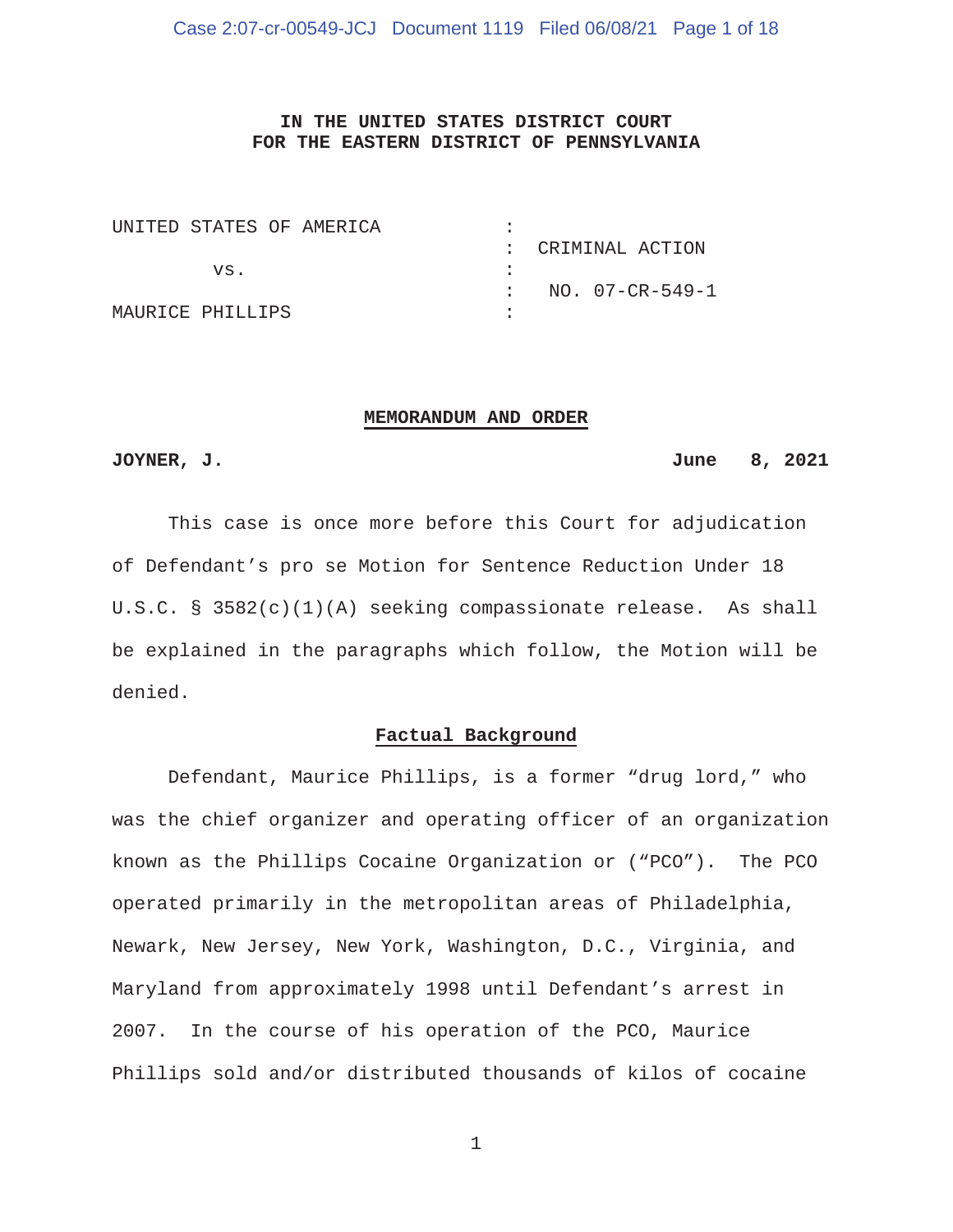# Case 2:07-cr-00549-JCJ Document 1119 Filed 06/08/21 Page 2 of 18

worth tens of millions of dollars, making himself a multimillionaire in the process.

 As a result of the huge sums of money which Defendant acquired in the course of his illegal drug business, he found himself in need of the services of a professional moneylaunderer and he found one in the person of one Chinetta Glanville, a resident of Montgomery County, Pennsylvania. Phillips used Ms. Glanville's services for several years over the course of which she created a number of shell corporations and businesses, bank accounts and fake identification, employment documents and income tax records. In this manner, Glanville facilitated Phillips' purchase of a number of properties, businesses, and vehicles, including at least one apartment building, trash trucks for a trash hauling business and a high-end clothing boutique in the area of Atlanta, GA. Defendant also enjoyed a lavish lifestyle throughout this time, spending vast sums of money in hosting large parties and weddings, travelling and renting box seats at sporting events, among other activities.

 In or around May 2002, agents served search warrants on the homes of Glanville and two other of Defendant's associates, in the course of which they uncovered and seized, among other things, computers, business records, some \$61,000 in cash, and falsified income tax returns prepared by Glanville. Glanville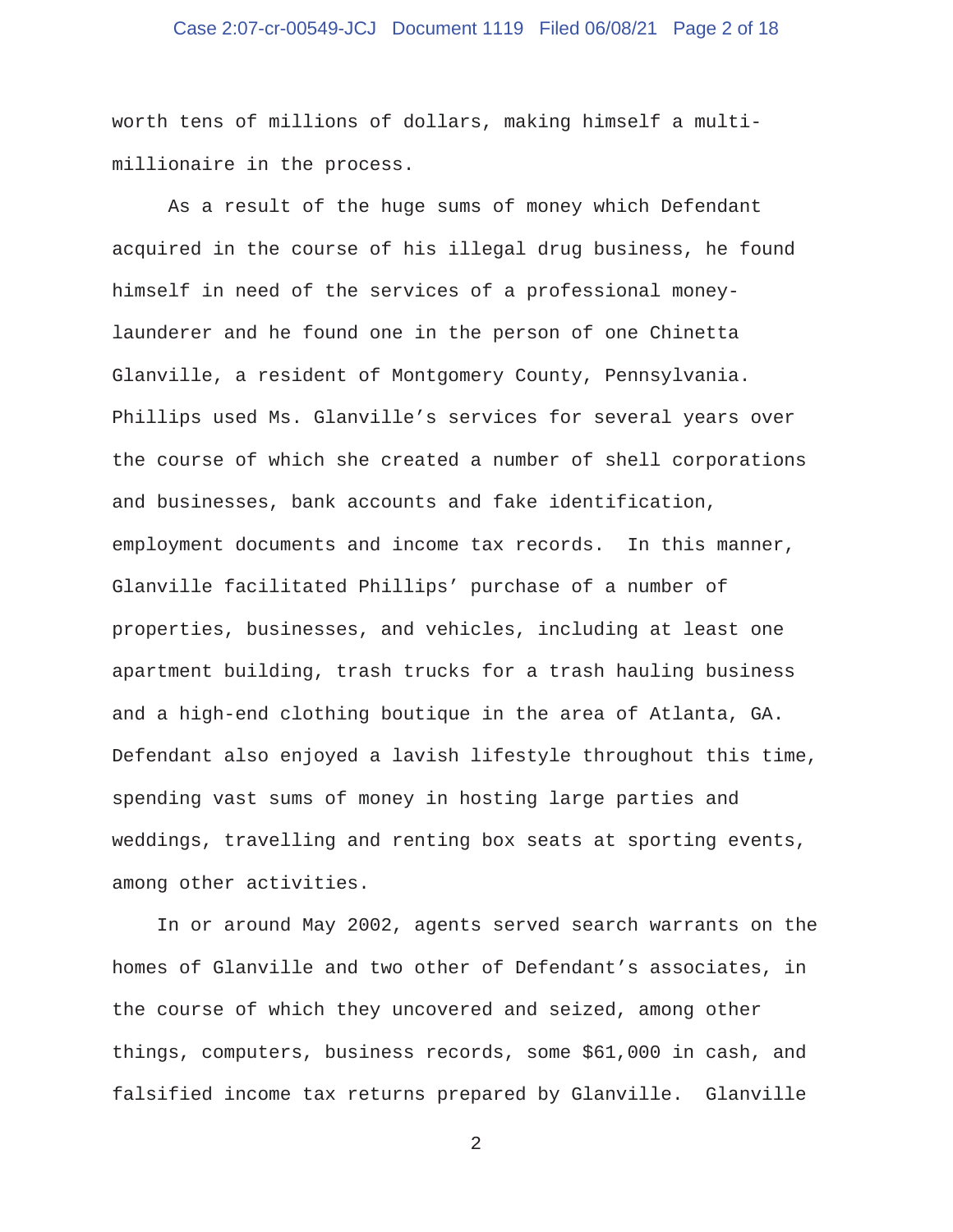### Case 2:07-cr-00549-JCJ Document 1119 Filed 06/08/21 Page 3 of 18

immediately began cooperating with law enforcement authorities. When Defendant learned of Glanville's cooperation, he began planning to have her murdered in order to silence her. Defendant subsequently made an agreement with his cousin to kill Glanville in exchange for \$18,000. This agreement was thereafter fulfilled on June 25, 2002 when, using a Federal Express uniform and firearm provided by Defendant, Glanville and her adult godson, Dane King, were murdered in Glanville's home by Defendant's cousin. It wasn't until several years later - in or around late 2006 – early 2007 while incarcerated for another offense, that Defendant's cousin informed law enforcement of the role that he had played in the Glanville/King murders at Defendant's behest, eventually entering into a negotiated agreement with authorities to plead guilty to the murders and to give testimony about Defendant.

 Maurice Phillips was charged on September 12, 2007, together with ten others, in a multi-count grand jury indictment<sup>1</sup> with, *inter alia*, murder and tampering with a witness, victim, or informant in violation of 18 U.S.C. §§ 1111(a),  $1512(a)(1)(C)$ ,  $(a)(3)(A)$  and aiding and abetting the same in violation of 18 U.S.C. § 2; use of interstate commerce

 $1$  A superceding indictment was filed on January 23, 2008 adding two more defendants. Eventually, all but two of Phillips' co-defendants pled guilty to the charges against them and several testified on behalf of the Government at trial.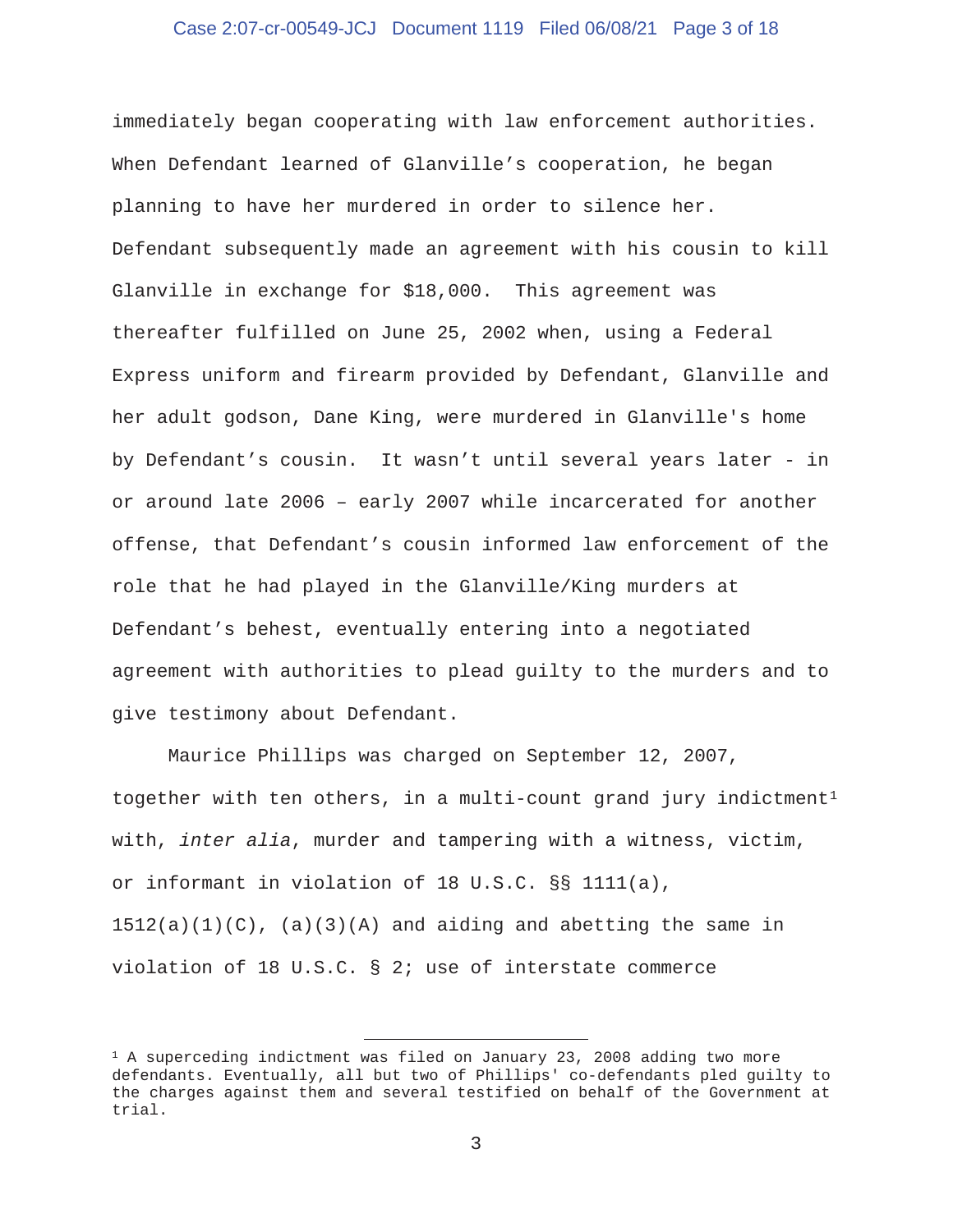# Case 2:07-cr-00549-JCJ Document 1119 Filed 06/08/21 Page 4 of 18

facilities in commission of a murder for hire, (18 U.S.C. §1958); concealment of and conspiracy to commit money laundering in violation of 18 U.S.C. § 1956(a)(1)(B)(i) and (h) and aiding and abetting; engaging in a criminal enterprise in violation of 21 U.S.C. § 848(b) and (c); and conspiracy to distribute more than 5 kilograms of cocaine under 21 U.S.C. § 846. He was arrested the following day and held without bail pending trial which did not commence until January 3, 2010. Following a fourmonth long jury trial, Mr. Phillips was convicted of all of the multiple counts against him on April 14, 2010.

 Because the Government was seeking the death penalty against Phillips, the penalty phase of the trial commenced on April 19, 2010. It lasted for more than a week, concluding on April 28, 2010, when the jury determined to spare Defendant's life and found that he instead should be sentenced to multiple terms of life imprisonment without the possibility of release. Defendant was formally sentenced on August 11, 2010 to life imprisonment on Counts 1 and 2, to 240 months' imprisonment on Counts 4, 5 and 6, to run concurrently to the sentences on Counts 1 and 2, and to life imprisonment on Counts 13, 14 and 15, to run consecutively to all other counts on which he was convicted, and to a 10-year period of supervised release. Defendant was also ordered to pay a fine of \$50,000 and an \$800 special assessment. On appeal, the Third Circuit determined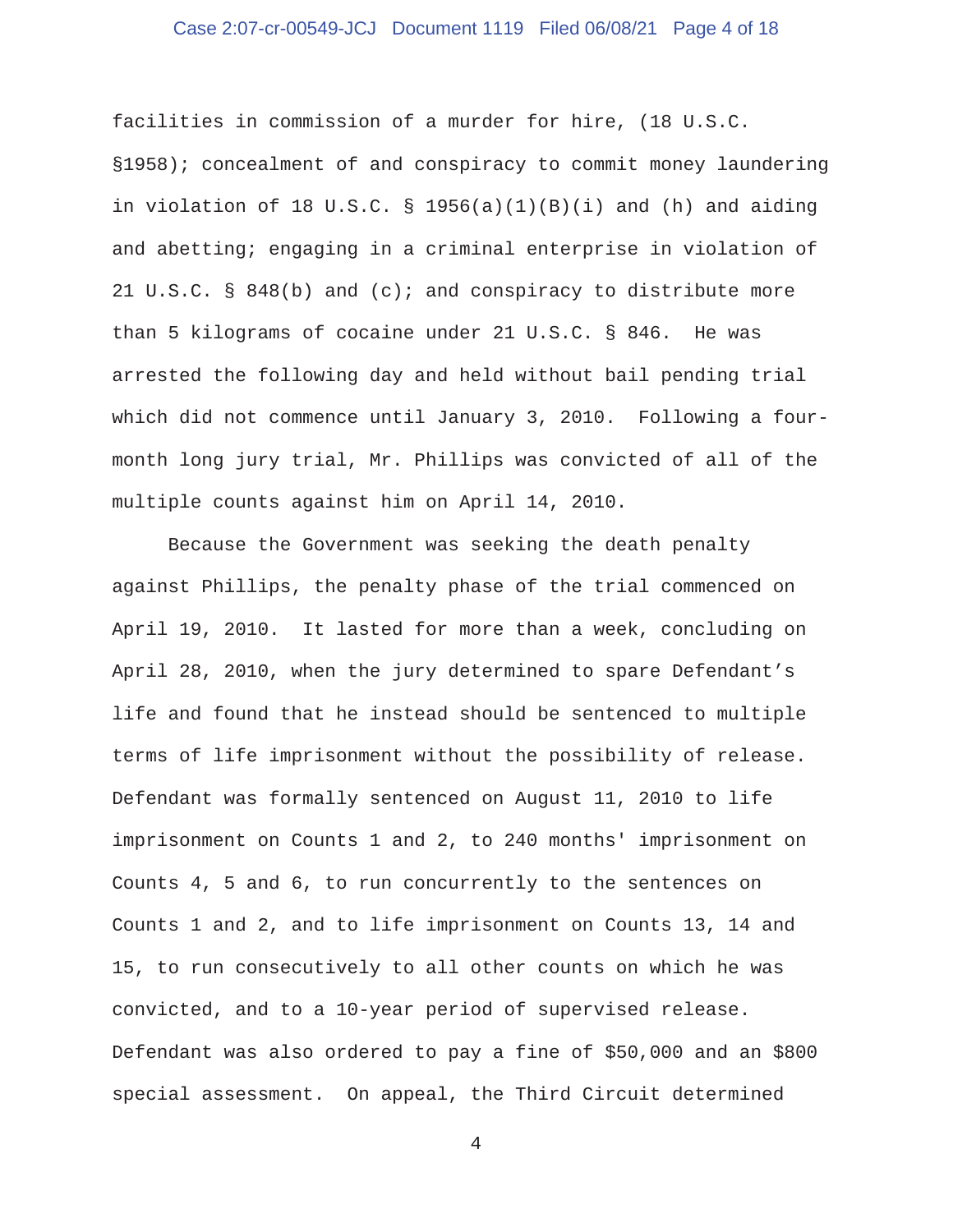# Case 2:07-cr-00549-JCJ Document 1119 Filed 06/08/21 Page 5 of 18

that, while the Court had erred in failing to give the jury a unanimity instruction on the Continuing Criminal Enterprise charge, it would be in the interests of judicial economy and efficiency to dismiss the conviction on that offense and the remainder of the judgments of conviction and sentences were affirmed. See, United States v. Phillips, No. 10-3706, 589 Fed. Appx. 64, 2014 U.S. App. LEXIS 19795 (3d Cir. Oct. 16, 2014). Although Defendant filed a petition for writ of certiorari to the U.S. Supreme Court, that petition was denied on June 29, 2015. United States v. Phillips, 576 U.S. 1064, 134 S. Ct. 2911, 192 L. Ed.2d 941 (2015).

 On March 15, 2021, Defendant filed the motion which is now before the Court seeking immediate release from custody pursuant to 18 U.S.C.  $\S$  3582(c)(1)(A), and arguing as the grounds therefor that the various health conditions from which he now suffers render him especially vulnerable to serious illness and/or death from COVID-19. Specifically, Defendant avers that he suffers from hypertension, elevated cholesterol, prediabetes, obesity, glaucoma, nerve damage and chronic arthritis, which conditions have been found to put patients who suffer from them at high risk for adverse outcomes from COVID. Defendant also asserts that he is now remorseful for the crimes which he committed and that he has spent the period of his incarceration in bettering himself through taking multiple courses on a wide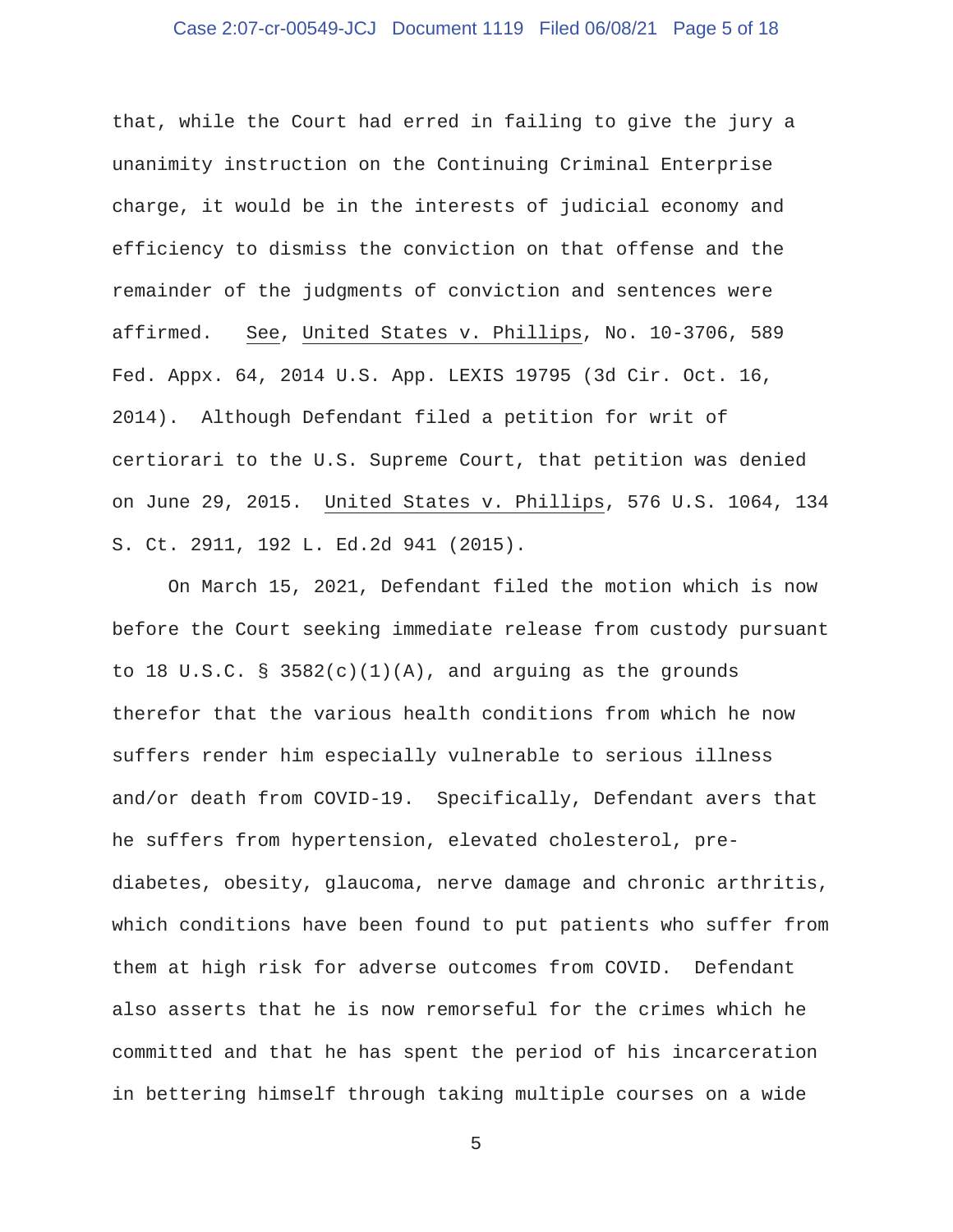# Case 2:07-cr-00549-JCJ Document 1119 Filed 06/08/21 Page 6 of 18

variety of topics and that he provides assistance to other inmates through, *inter alia*, participation in the suicide watch prevention program and as a law clerk. If granted early release, he avers that the court could be assured that he would pose no threat to community safety as he would reside with his wife and their children in a stable home, he is highly motivated to remain compliant with the law so that he is never again separated from his family, and that he remains subject to a 10 year period of supervision under the terms of his original sentence.

### **Legal Principles Governing Compassionate Release Motions**

 "A federal court generally 'may not modify a term of imprisonment once it has been imposed.'" Dillon v. United States, 560 U.S. 817, 819, 130 S. Ct. 2683, 2687, 177 L. Ed.2d 271 (2010)(quoting 18 U.S.C. § 3582(c)). Despite this general admonition, Congress has carved out a number of very limited exceptions, such as exists for example "in the case of a defendant who has been sentenced to a term of imprisonment based on a sentencing range that has subsequently been lowered by the Sentencing Commission." Id, (quoting § 3582(c)(2)). More recently, under Section 603(b) of the First Step Act of 2018, Pub. L. No. 115 P.L. 391, 132 Stat. 5194 (2018), one of these exceptions, allowing for the so-called compassionate release of inmates, was expanded to enable the inmates themselves to apply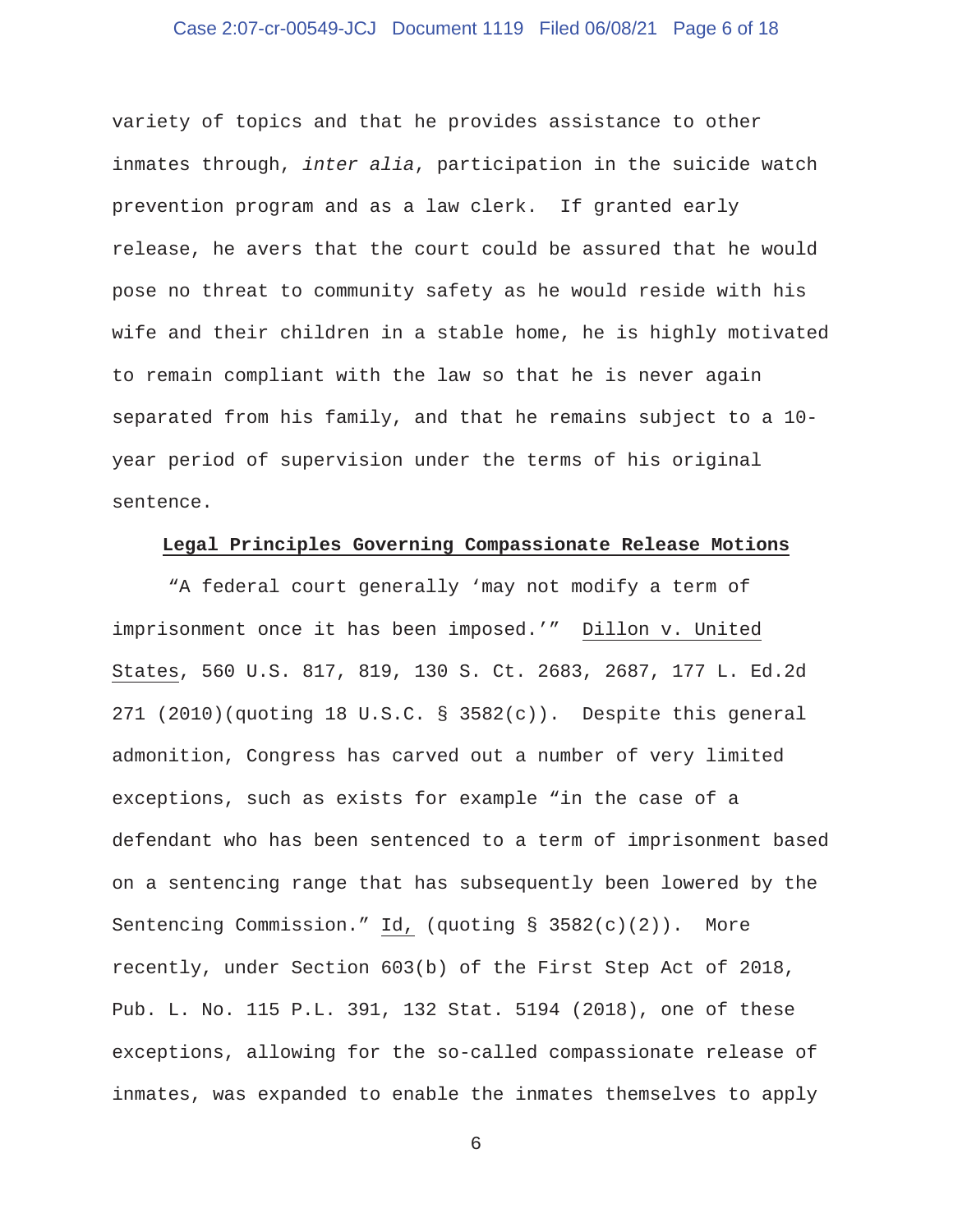directly to the district courts for a reduction of sentence.<sup>2</sup> Now, under  $\S$  3582(c)(1)(A) of Title 18 of the U.S. Code:

- $(1)$  in any case -
	- (A) the court, upon motion of the Director of the Bureau of Prisons, or upon motion of the defendant after the defendant has fully exhausted all administrative rights to appeal a failure of the Bureau of Prisons to bring a motion on the defendant's behalf or the lapse of 30 days from the receipt of such a request by the warden of the defendant's facility, whichever is earlier, may reduce the term of imprisonment (and may impose a term of probation or supervised release with or without conditions that does not exceed the unserved portion of the original term of imprisonment), after considering the factors set forth in section 3553(a) to the extent that they are applicable, if it finds that –
		- (i) Extraordinary and compelling reasons warrant such a reduction; or
		- (ii) the defendant is at least 70 years of age, has served at least 30 years in prison, pursuant to a sentence imposed under section 3559(c), for the offense or offenses for which the defendant is currently imprisoned, and a determination has been made by the Director of the Bureau of Prisons that the defendant is not a danger to the safety of any other person or the community, as provided under section  $3142(g)$ ;

<sup>2</sup> See, e.g., United States v. Bayron, Crim. A. No. 95-338-01, 2021 U.S. Dist. LEXIS 29846 \*4, 2021 WL 632677 \*2 (E.D. Pa. Feb. 18, 2021)(citing United States v. Rodriguez, 451 F. Supp.3d 392, 395 (E.D. Pa. 2020))("Prior to 2018, courts could only grant an inmate compassionate release from incarceration pursuant to 18 U.S.C. Section 3582(c)(1)(A) upon a motion filed by the Director of the Bureau of Prisons (BOP)"). See also, United States v. Georgiou, Crim. A. No. 09-088, 2021 U.S. Dist. LEXIS 55245 at \*10, 2021 WL 1122630 (E.D. Pa. Mar. 23, 2021)("On December 21, 2018, the First Step Act ("FSA") amended 18 U.S.C. § 3582(c)(1)(A) to add a provision that allows a defendant to move to a district court for a reduction in sentence, *i.e.*  petition the court for compassionate release after exhausting the BOP's administrative process").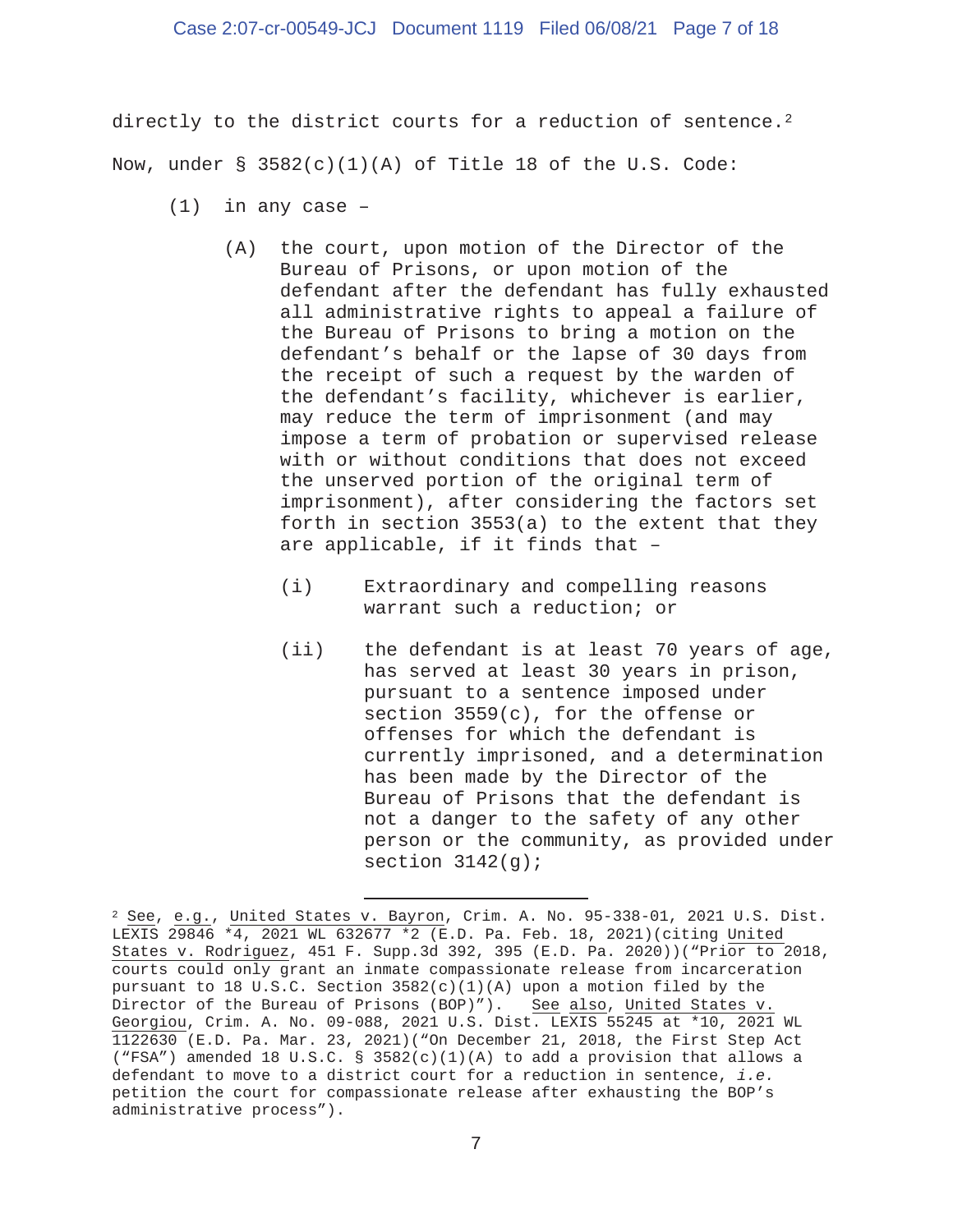and that such a reduction is consistent with applicable policy statements issued by the Sentencing Commission; …

 As the preceding dictates, consideration of the following factors articulated in 18 U.S.C. § 3553(a) must be given:

 (1) the nature and circumstances of the offense and the history and characteristics of the defendant;

(2) the need for the sentence imposed –

 (A) to reflect the seriousness of the offense, to promote respect for the law, and to provide just punishment for the offense;

(B) to afford adequate deterrence to criminal conduct;

 (C) to protect the public from further crimes of the defendant;

 (D) to provide the defendant with needed educational or vocational training, medical care, or other correctional treatment in the most effective manner;

(3) the kinds of sentences available;

 (4) the kinds of sentence and the sentencing range established for –

 (A) the applicable category of offenses committed by the applicable category of defendant as set forth in the guidelines … or

 (B) in the case of a violation of probation or supervised release, the applicable guidelines or policy statements issued by the Sentencing Commission pursuant to section 994(a)(2) of title 28, United States Code … ;

 (5) any pertinent policy statement issued by the Sentencing Commission pursuant to section 994(a)(2) of title 28 United States Code … in effect on the date the defendant is sentenced;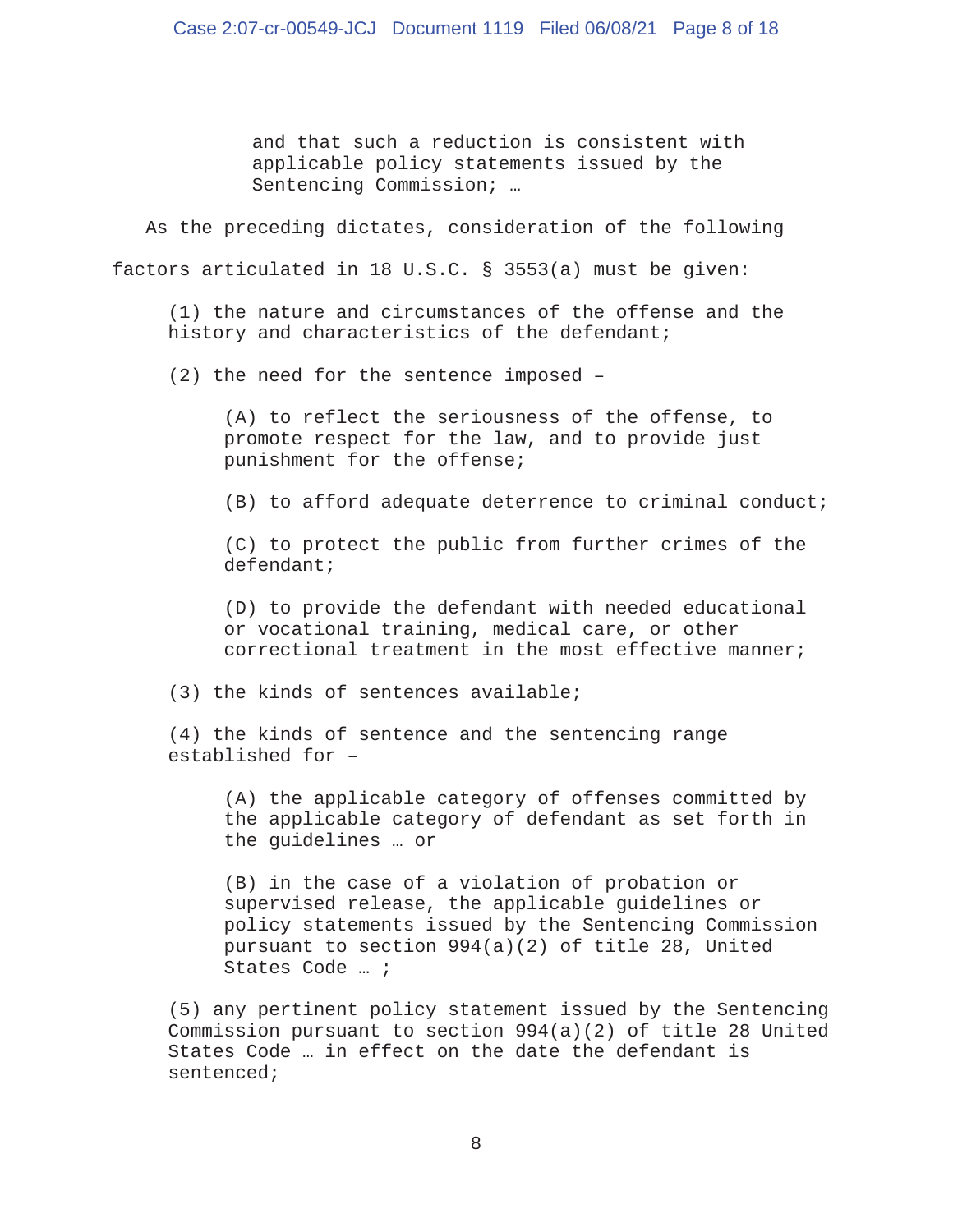(6) the need to avoid unwarranted sentence disparities among defendants with similar records who have been found guilty of similar conduct; and

 (7) the need to provide restitution to any victims of the offense.

18 U.S.C. Section § 3553(a)(1) – (7).

 The applicable policy statement for "Reduction in Term of Imprisonment Under 18 U.S.C. § 3582(c)(1)(A)" is found in

Section  $1B1.13$  of the U.S. Sentencing Guidelines<sup>3</sup> and provides:

 Upon motion of the Director of Prisons under 18 U.S.C.  $§3582(c)(1)(A)$ , the court may reduce a term of imprisonment (and may impose a term of supervised release with or without conditions that does not exceed the unserved portion of the original term of imprisonment) if, after considering the factors set forth in 18 U.S.C. §3553(a), to the extent that they are applicable, the court determines that -

<sup>&</sup>lt;sup>3</sup> As we have previously observed in our recent compassionate release decisions in United States v. Limehouse, Crim. A. No. 08-CR-0223-1, 2021 U.S. Dist. LEXIS 70730, 2021 WL 1387756 (E.D. Pa. Apr. 9, 2021) and United States v. Cooper, Crim. A. No. 01-512-05, 2021 U.S. Dist. LEXIS 79894 (E.D. Pa. Apr. 27, 2021), the policy statement referenced above has not been updated in response to the 2018 Act and thus there is not a policy statement from the Sentencing Commission applicable to motions for compassionate release filed directly by defendants/inmates themselves. See, e.g., Bayron, 2021 U.S. Dist. LEXIS at  $*5 - *6$ . We again here reiterate our agreement with Judges Brody and Schiller, two of our colleagues in this District, and the Court of Appeals for the Second Circuit, among others, that while the Sentencing Commission's outdated policy statement provides helpful guidance for a Court's assessment of extraordinary and compelling reasons for release, it does not preclude us from considering other reasons which a defendant might raise on a motion for compassionate release which are not specifically contemplated in the policy statement. See, Cooper, 2021 U.S. Dist. LEXIS at \*7, n.1 (citing Bayron, 2021 U.S. Dist. LEXIS at \*8 and United States v. Rodriguez, 451 F. Supp. 3d 392, 395-400 (E.D. Pa. 2020)). See Also, United States v. Brooker, 976 F.3d 228, 237 (2d Cir. 2020)(holding that "the First Step Act freed district courts to consider the full slate of extraordinary and compelling reasons that an imprisoned person might bring before them in motions for compassionate release. Neither Application Note 1(D) nor anything else in the now-outdated version of Guideline 1B1.13 limits the district court's discretion.")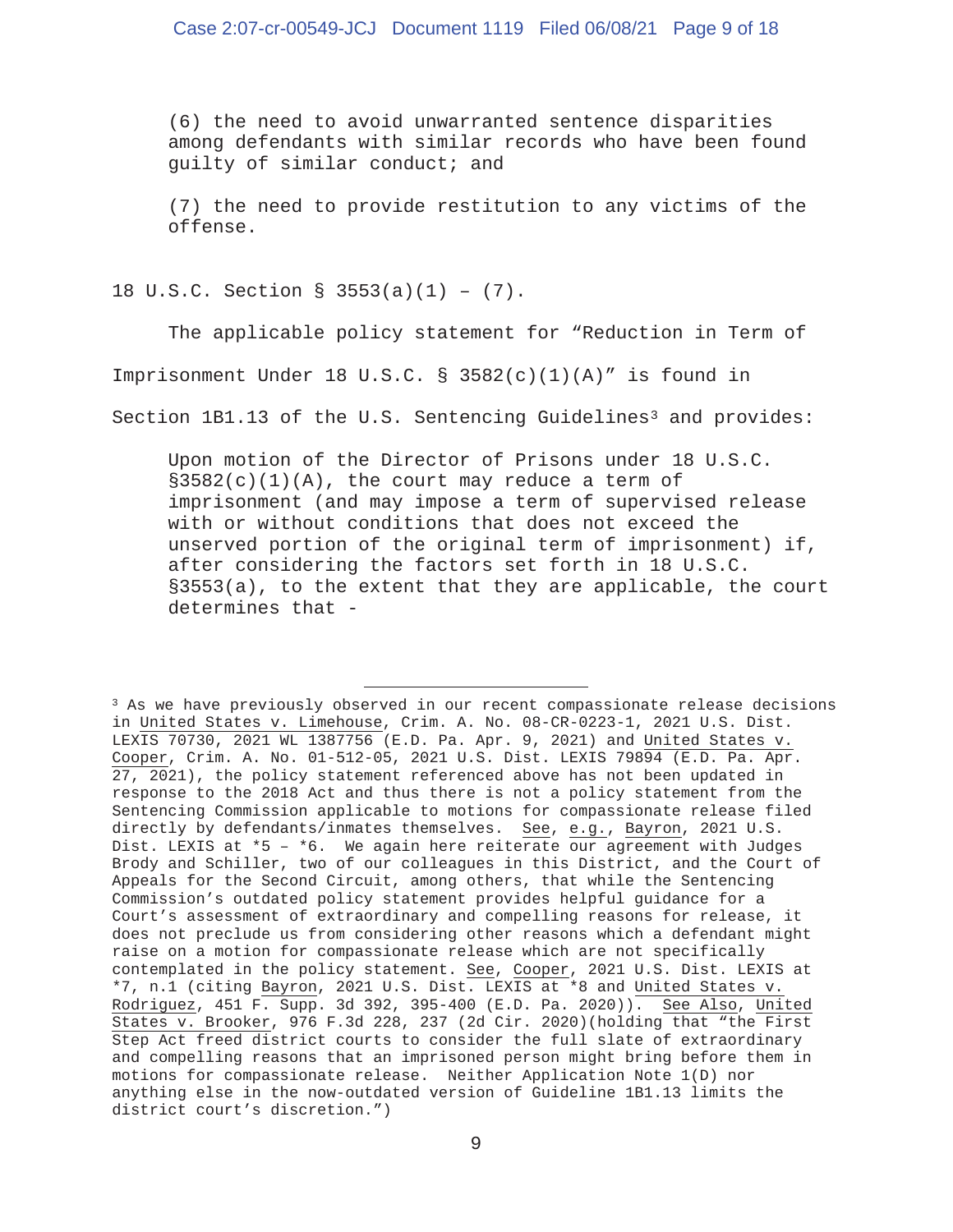(1) (A) extraordinary and compelling reasons warrant the reduction; or

 (B) the defendant (i) is at least 70 years old; and (ii) has served at least 30 years in prison pursuant to a sentence imposed under 18 U.S.C. §3559(c) for the offense or offenses for which the defendant is imprisoned;

 (2) the defendant is not a danger to the safety of any other person or to the community, as provided in 18 U.S.C.  $\S$  3142(g); and

 (3) the reduction is consistent with this policy statement.

 The Application Notes section of U.S.S.G. Section 1B1.13 goes on to provide several examples of what might constitute "extraordinary and compelling reasons" to justify a sentence reduction. Note 1 reads as follows:

 1. Extraordinary and Compelling Reasons. Provided the defendant meets the requirements of subdivision (2), extraordinary and compelling reasons exist under any of the circumstances set forth below:

(A) Medical Condition of the Defendant.

 (i) The defendant is suffering from a terminal illness (*i.e.*, a serious and advanced illness with an end of life trajectory). A specific prognosis of life expectancy (*i.e.,* a probability of death within a specific time period is not required. Examples include metastatic solid tumor cancer, amyotrophic lateral sclerosis (ALS), end-stage organ disease, and advanced dementia.

(ii) The defendant is –

 (I) suffering from a serious physical or medical condition,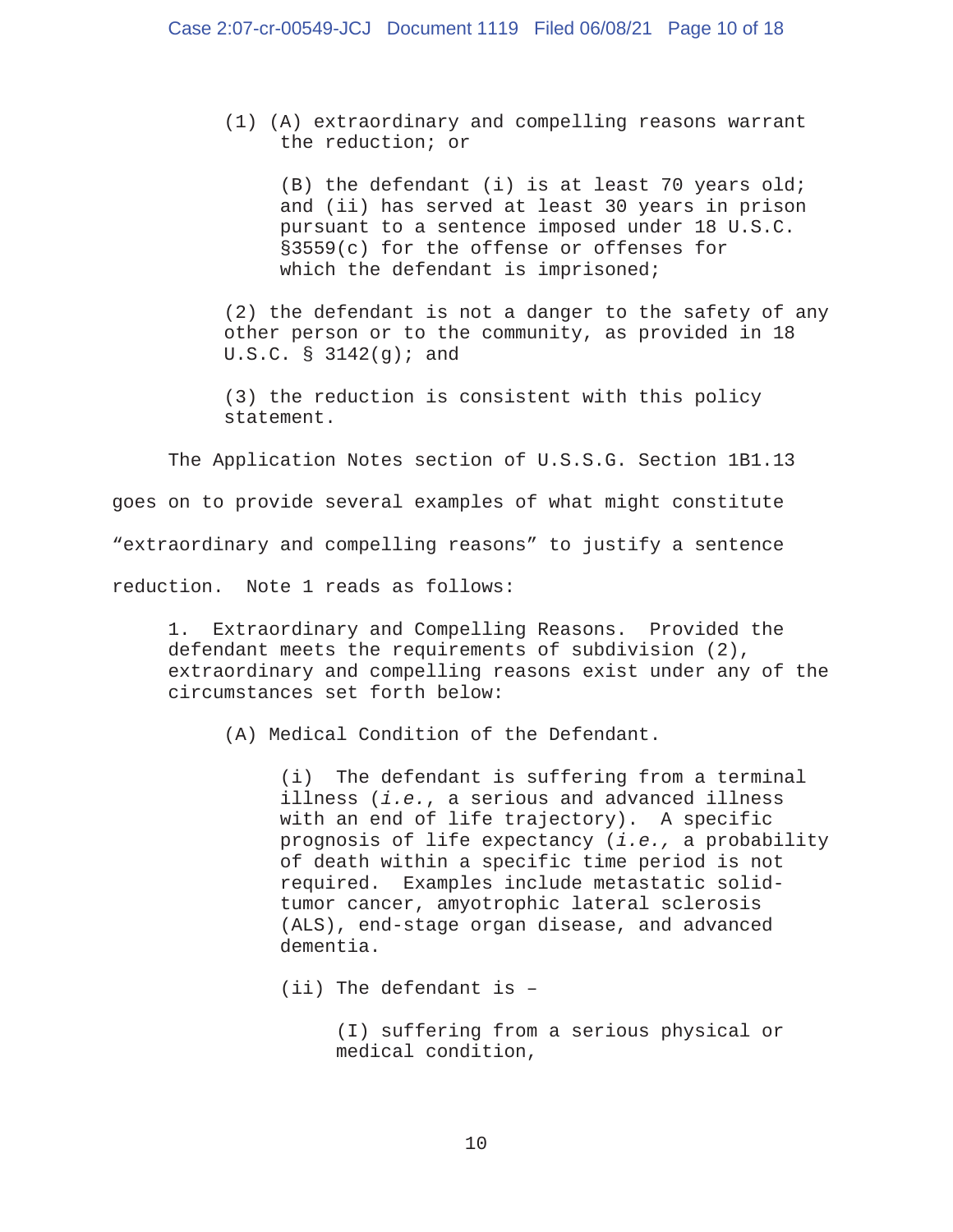(II) suffering from a serious functional or cognitive impairment, or

 (III) experiencing deteriorating physical or mental health because of the aging process,

 that substantially diminishes the ability of the defendant to provide self-care within the environment of a correctional facility and from which he or she is not expected to recover.

 (B) Age of the Defendant. The defendant (i) is at least 65 years old; (ii) is experiencing a serious deterioration in physical or mental health because of the aging process; and (iii) has served at least 10 years or 75 percent of his or her term of imprisonment whichever is less.

(C) Family Circumstances.

 (i) The death or incapacitation of the caregiver of the defendant's minor child or minor children.

 (ii) The incapacitation of the defendant's spouse or registered partner when the defendant would be the only available caregiver for the spouse or registered partner.

 (D) As determined by the Director of the Bureau of Prisons, there exists in the defendant's case an extraordinary and compelling reason other than, or in combination with the reasons described in subdivisions (A) through (C).

 Finally, as directed in subsection (2) above, to determine whether the defendant is a danger to the safety of any other person or to the community, examination of the factors enumerated in 18 U.S.C. § 3142(g) is necessary:

 (1) the nature and circumstances of the offense charged, including whether the offense is a crime of violence, a violation of section [18 U.S.C.] 1591, a Federal crime of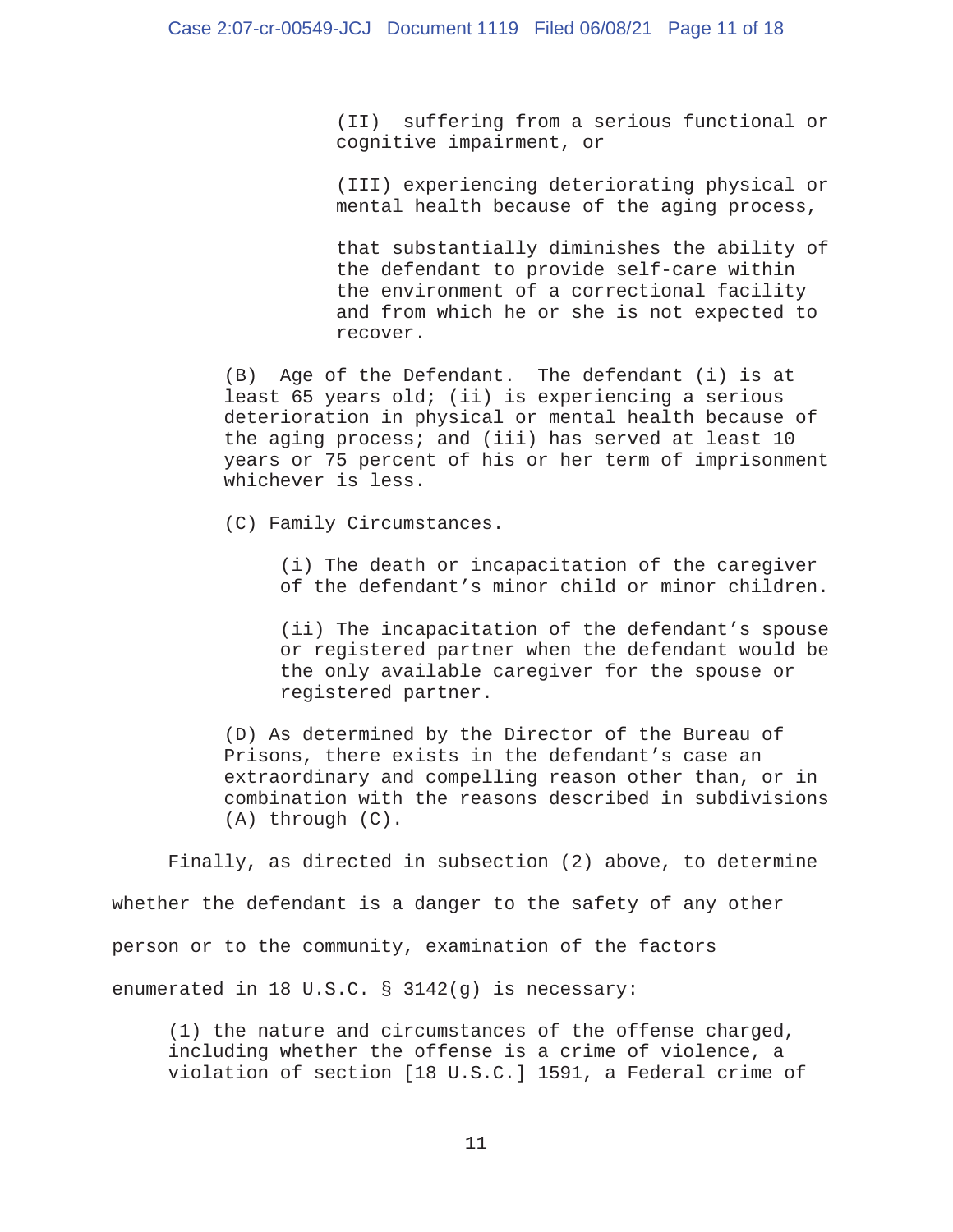terrorism, or involves a minor victim or a controlled substance, firearm, explosive, or destructive device;

(2) the weight of the evidence against the person;

 (3) the history and characteristics of the person, including –

 (A) the person's character, physical and mental condition, family ties, employment, financial resources, length of residence in the community, community ties, past conduct, history relating to drug or alcohol abuse, criminal history, and record concerning appearance at court proceedings; and

 (B) whether, at the time of the current offense or arrest, the person was on probation, on parole, or on other release pending trial, sentencing, appeal, or completion of sentence for an offense under Federal, State, or local law; and

 (4) the nature and seriousness of the danger to any person or the community that would be posed by the person's release. In considering the conditions of release described in subsection  $(c)(1)(B)(xi)$  or  $(c)(1)(B)(xii)$  of this section, the judicial officer may upon his own motion, or shall upon the motion of the Government, conduct an inquiry into the source of the property to be designated for potential forfeiture or offered as collateral to secure a bond, and shall decline to accept the designation, or the use as collateral, of property that, because of its source, will not reasonably assure the appearance of the person as required.

### **Discussion**

 A defendant has the burden of establishing circumstances warranting his release, although he first must establish that he has exhausted his administrative rights to appeal with the Board of Prisons or 30 days have elapsed since submission of a request to the warden of his institution to file a compassionate release motion on his behalf. See, United States v. Ortiz Cabrera,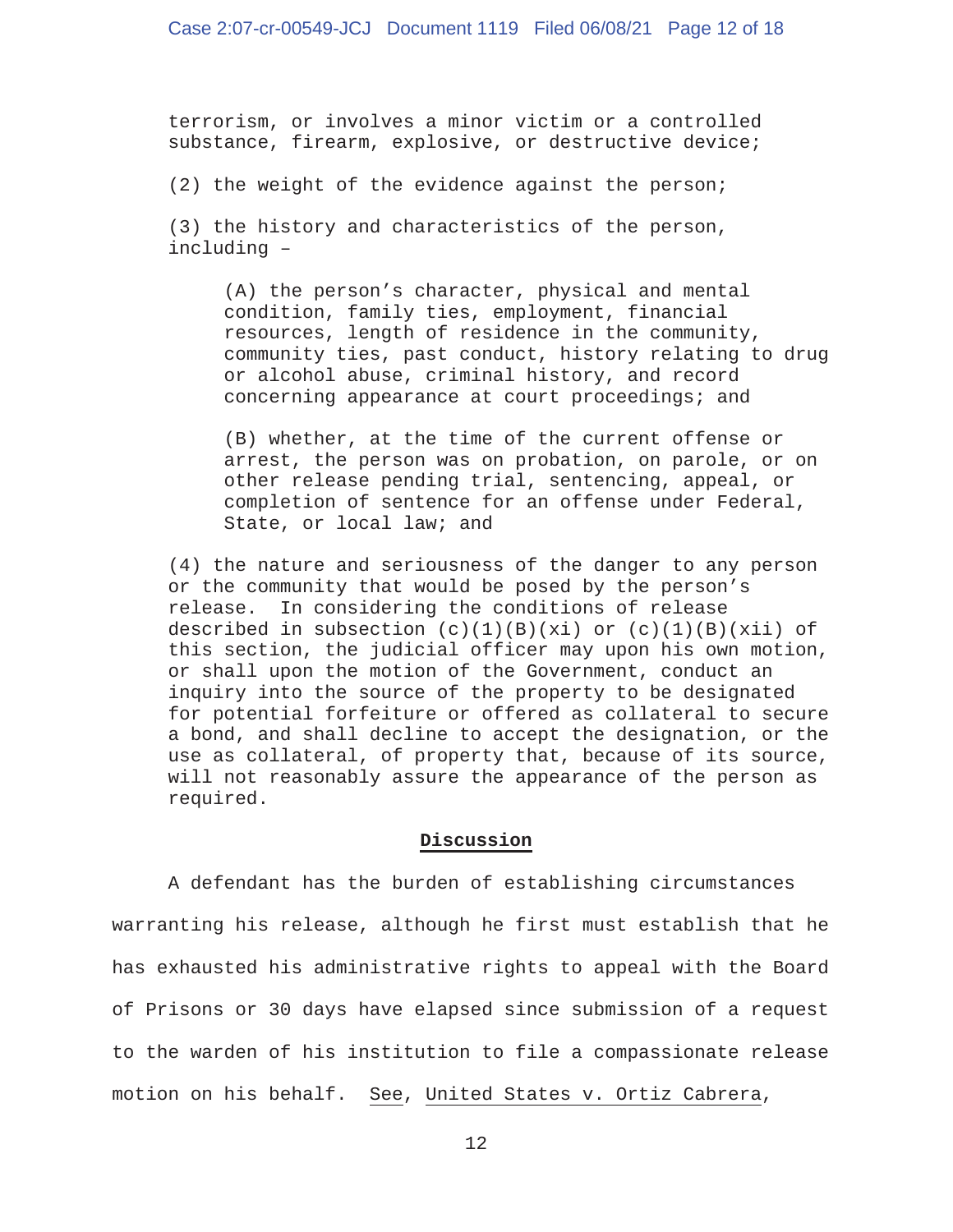Crim. A. No. 18-304-01, 2021 WL 411502 at \*3 (E.D. Pa. Feb. 5, 2021); United States v. Neal, Crim. A. Nos. 08-0628, 10- 0685, 2020 WL 5993290 at \*4 (E.D. Pa. Oct. 9, 2020)(citing United States v. Adeyemi, Crim. A. No. 06-0124, 2020 U.S. Dist. LEXIS 117743 at \*45, 2020 WL 3642478 at \*16 (E.D. Pa. July 6, 2020)); United States v. Brown, Crim. A. No. 13-176-05, 2020 U.S. Dist. LEXIS 90187 at \*3, 2020 WL 2615616, at \*1 (E.D. Pa. May 22, 2020). Here, the record does reflect that on July 26, 2020, Maurice Phillips submitted an application to the Warden of the facility where he is being housed, FCI Talladega (Alabama) seeking compassionate release/sentence reduction under Section  $3582(c)(1)(A)$  and that application was denied by Warden Cheron Y. Nash on September 9, 2020. Phillips thereafter appealed that decision but Warden Nash refused it on October 6, 2020. (Doc. 1103, Exhibit "G," at pp. 133-144). Accordingly, we find that Defendant has sufficiently satisfied the administrative prerequisites to directly filing his motion with this Court and we therefore turn next to an evaluation of whether there here exist extraordinary and compelling reasons to warrant reducing his sentence.

 The basis for Defendant's motion for compassionate release is the now-more-than-year-long coronavirus crisis and the dangers which it posed to individuals housed in close quarters such as correctional facilities. Defendant is presently and has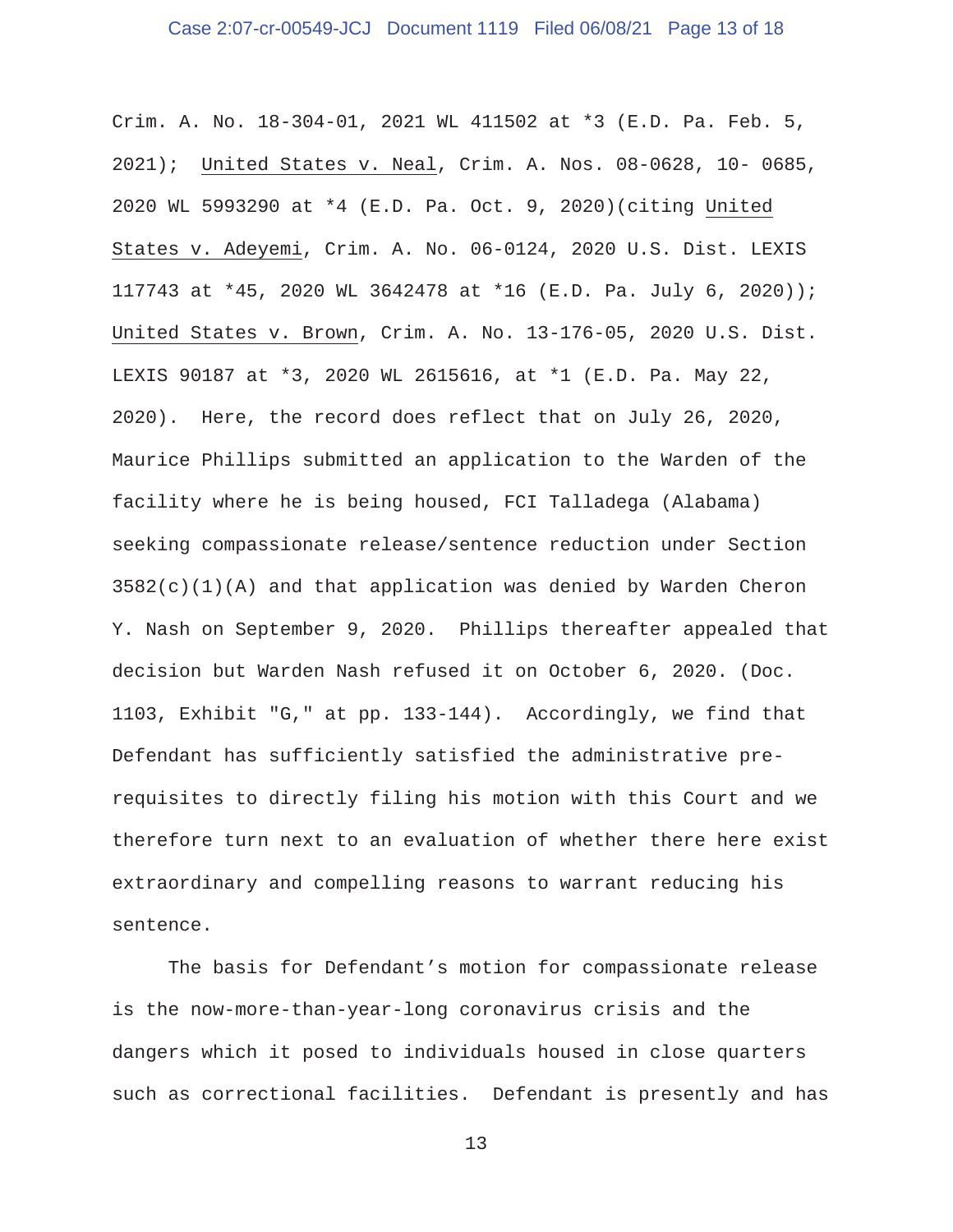# Case 2:07-cr-00549-JCJ Document 1119 Filed 06/08/21 Page 14 of 18

now been housed for the past several years at FCI Talladega in Alabama, a medium security prison with a total population of 942 inmates – 846 of whom are housed in the correctional facility itself and 96 in the minimum security satellite camp. Since the inception of the coronavirus outbreak, FCI Talladega has had a total of 287 inmates and 54 staff members who contracted the virus. Four of these inmates but none of the staff died as a result of COVID-19; 283 inmates and 54 members of the staff recovered. Presently, there are no inmates and no staff who are COVID positive. To date, 127 staff have been fully inoculated as have 531 inmates. See, www.bop.gov/coronavirus. Defendant himself was offered but refused the Pfizer-Bio-N-Tech vaccine on February 2, 2021. Defendant himself has never tested positive for COVID-19.

 At present, the Bureau of Prisons' COVID-19 Modified Operations Plan remains in place. It provides for, among other interventions, restrictions on outside visitors including temperature and symptom checks, plexiglass barricades and social distancing, implementation of protocols for increased cleaning and hygienic treatment of its facilities, quarantining and testing of all new inmates, regular testing of inmates and staff and treatment of symptomatic inmates. Inmates are still limited in their movements to avoid gathering in congregate settings and generally only as needed to enable them to take thrice-weekly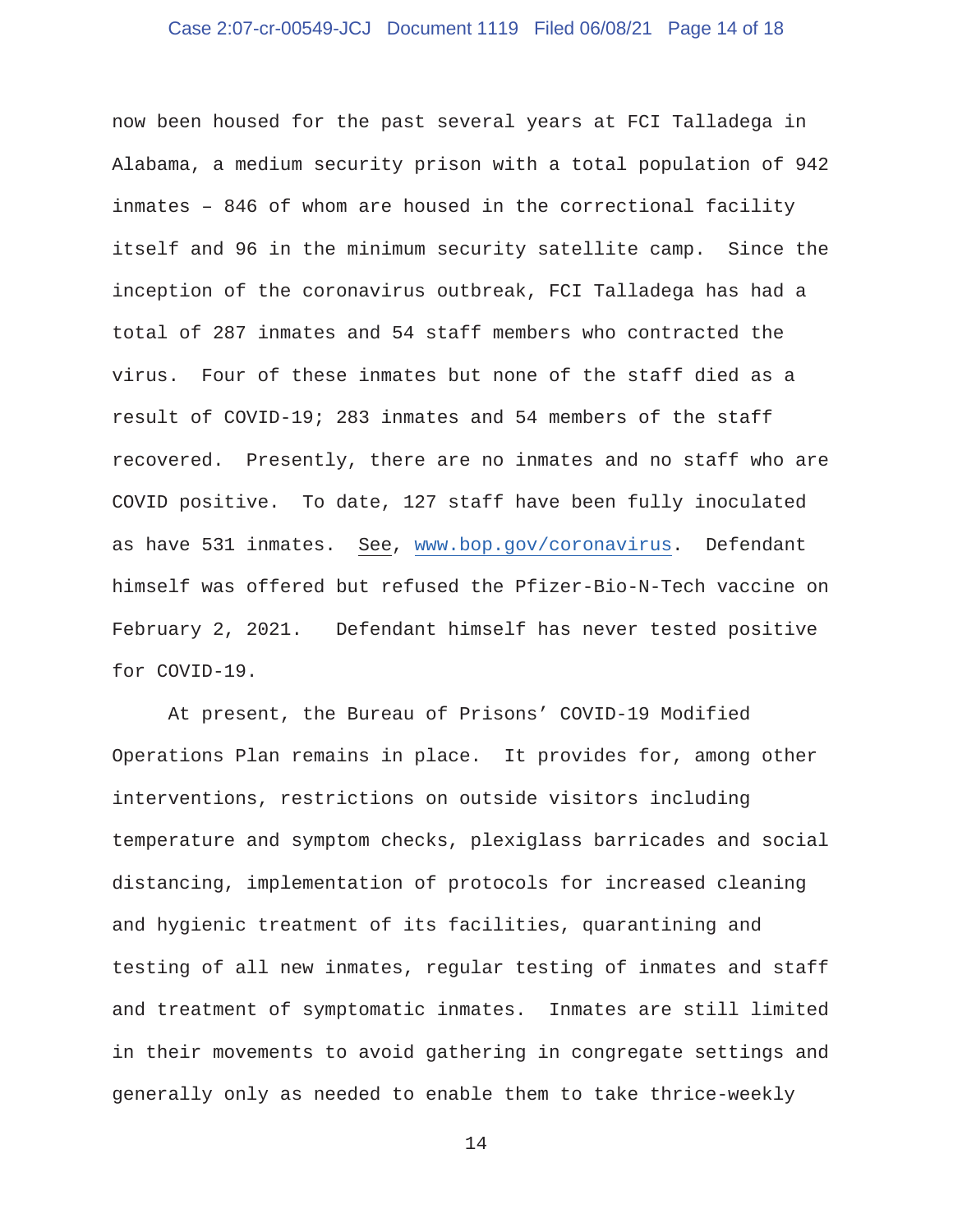# Case 2:07-cr-00549-JCJ Document 1119 Filed 06/08/21 Page 15 of 18

showers, and to use the laundry, commissary, telephone and computers/law library. Aside from that necessary to obtain medical care, travel between facilities is still limited, official staff travel and training is still postponed and staff continue to be assigned to the same postings in lieu of rotation as much as is practicable. See generally,

# www.bop.gov/coronavirus/covid19\_status.jsp.

 Defendant avers that he is 50 years old and suffers from the following medical conditions: hypertension, pre-diabetes, hypercholesterolemia, obesity, glaucoma, nerve damage and chronic arthritis which "elevate both risk of contracting the COVID-19 virus and the likelihood of severe health consequences and death if he does contract the virus." (Def's Time Sensitive Motion for Compassionate [Release], Doc. No. 1103, at p. 7). His prison medical records attached to both his motion and to the Government's response support Defendant's representations.

 Recently, the Centers for Disease Control ("CDC") updated the listing of medical conditions in adults which increase the odds of severe disease from COVID-19. This listing now includes: cancer, chronic kidney disease, chronic lung diseases such as chronic obstructive pulmonary disease, moderate to severe asthma, interstitial lung disease, cystic fibrosis and pulmonary hypertension, dementia and other neurological conditions, Type 1 or Type 2 diabetes, down syndrome, heart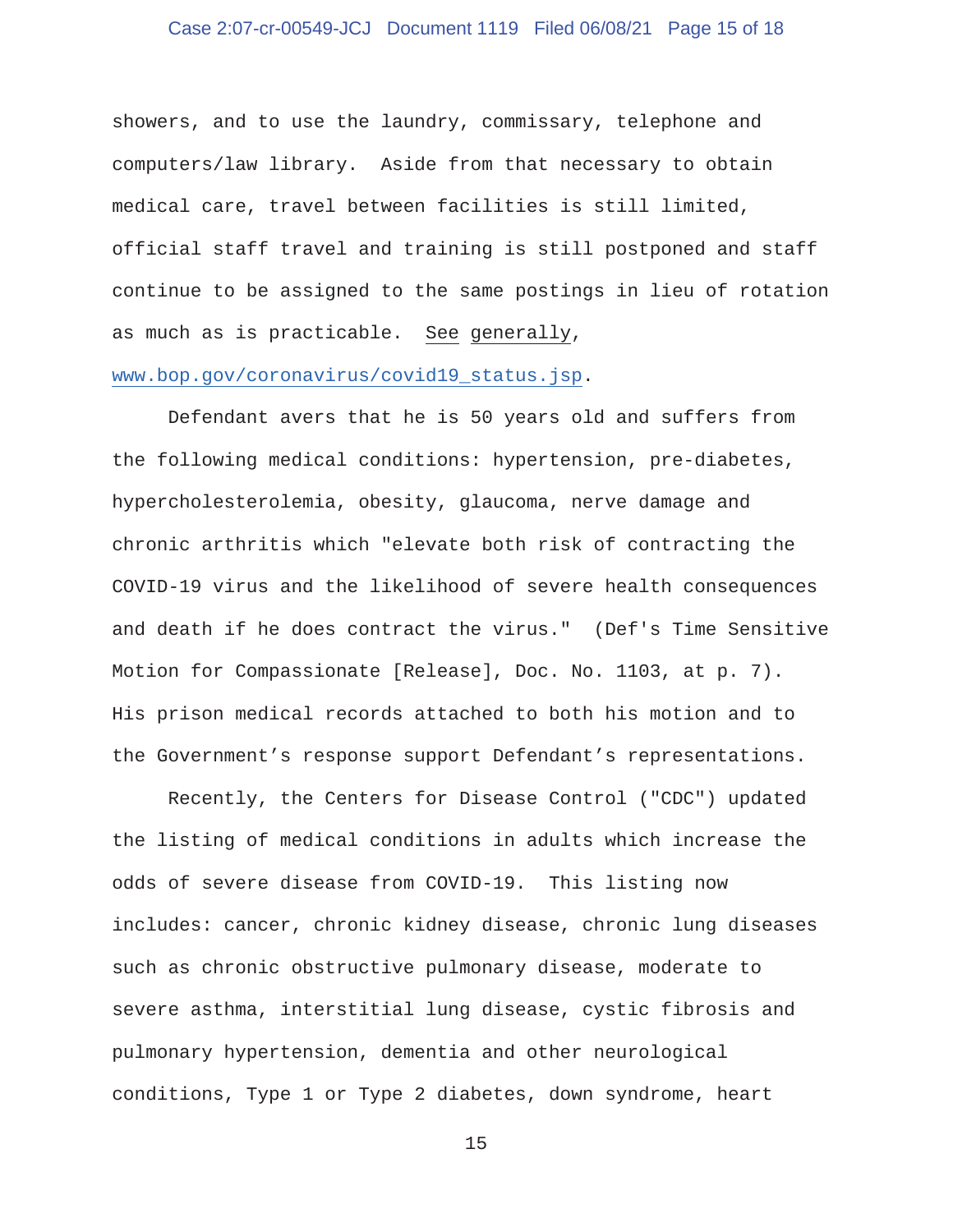# Case 2:07-cr-00549-JCJ Document 1119 Filed 06/08/21 Page 16 of 18

conditions such as heart failure, coronary artery disease, cardiomyopathies or hypertension, HIV infection, being in an immunocompromised state, liver disease, being overweight or obese,4 being pregnant, a former smoker, or a solid organ or blood stem cell transplant recipient, having sickle cell disease or thalassemia, having a history of stroke or cerebrovascular disease, or suffering from a substance use disorder. https://www.cdc.gov/coronavirus/2019-ncov/need-extra-

precautions/people-with-medical-conditions.html. People over the age of 65 also are more likely to suffer adverse outcomes from COVID. Id.

 Here, Defendant's medical records evince that while he is indeed obese with a BMI of 31.7 and has elevated cholesterol, hypertension and pre-diabetes, his overall health is stable and properly managed with various medications and other, benign interventions.5 In this district, a number of our colleagues have held that "[o]besity and hypertension, even combined, are

<sup>4</sup> Overweight is defined as having a body mass index ("BMI") greater than 25 kg/m but less than 30 kg/m. Obesity is having a BMI greater than 30 kg/m but less than 40 kg/m and severe obesity is defined as having a BMI which is higher than 40 kg/m.

<sup>5</sup> Presently, Defendant takes Hydrochlorothiazide for hypertension, Naproxen 500 for pain relief from his degenerative joint disease/arthritis in his hip and Latanoprost optical drops for the glaucoma. His pre-diabetic condition had long been monitored and managed with a controlled diet, and Defendant recently was started on Atorvastatin. He also has been permitted to have a special pillow, and has been given a cane and orthotic insoles to assist with walking given that his right leg is now shorter than his left as a result of his having two hip surgeries in 2015. His housing status is such that he is housed in a first floor cell and has the lower bunk.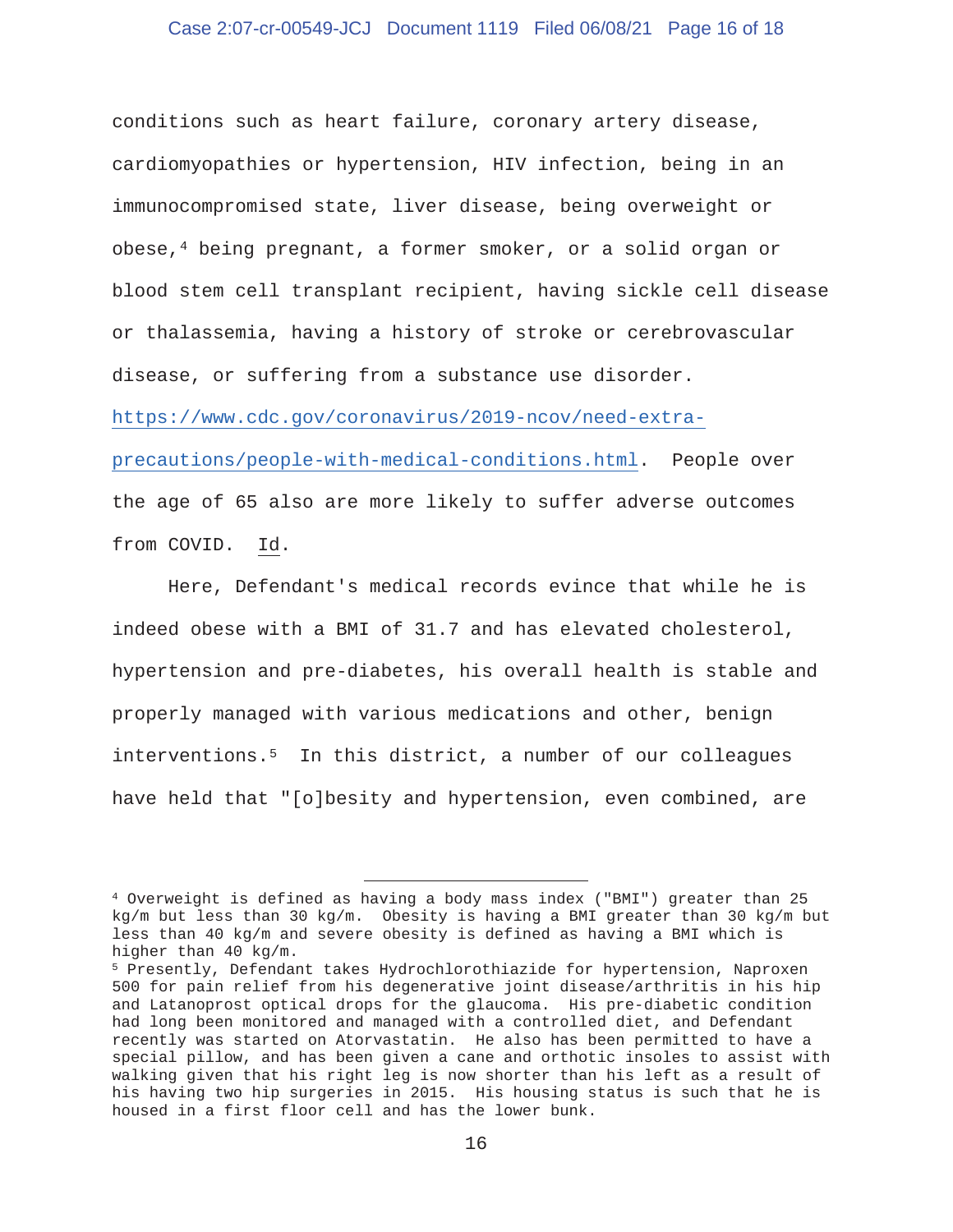# Case 2:07-cr-00549-JCJ Document 1119 Filed 06/08/21 Page 17 of 18

routinely insufficient to warrant compassionate release." United States v. Golden, \*5 (citing, *inter alia*, United States v. Whiteman, No. 15-CR-0298, 2020 WL 4284619 at \*1 (E.D. Pa. July 27, 2020), United States v. Takewell, No. 14-00036, 2020 WL 4043060 at \*3 (W.D. La. July 17, 2020) and United States v. Wax, No. 14-251, 2020 WL 3468219 at \*2 - 3 (D.N.J. June 25, 2020)). We agree, particularly given that Defendant's health conditions are well-controlled and he has been offered but declined vaccination against COVID-19. Consequently, we cannot find that Defendant's medical conditions are such as present the compelling and extraordinary circumstances required to merit early and compassionate release from his life sentences.

 We also do not find that any of the Section 3553(a) or Section 3142(g) factors militate in favor of Defendant's compassionate release nor is Defendant close to the age or years' served thresholds either. To be sure, Defendant is only 50 years old and has just served some 13 years of his multiple life without possibility of release sentences.6 While this Court is pleased that Defendant has now expressed remorse for his crimes and has availed himself of the educational, service and employment opportunities in the prison system, $7$  these positive

<sup>6</sup> This computation reflects credit for Defendant's time spent in custody while awaiting trial.

 $7$  Indeed, the Court is impressed by the many certificates of course completions and letters of reference which Defendant has attached to the within motion and commends Defendant for his personal and spiritual growth.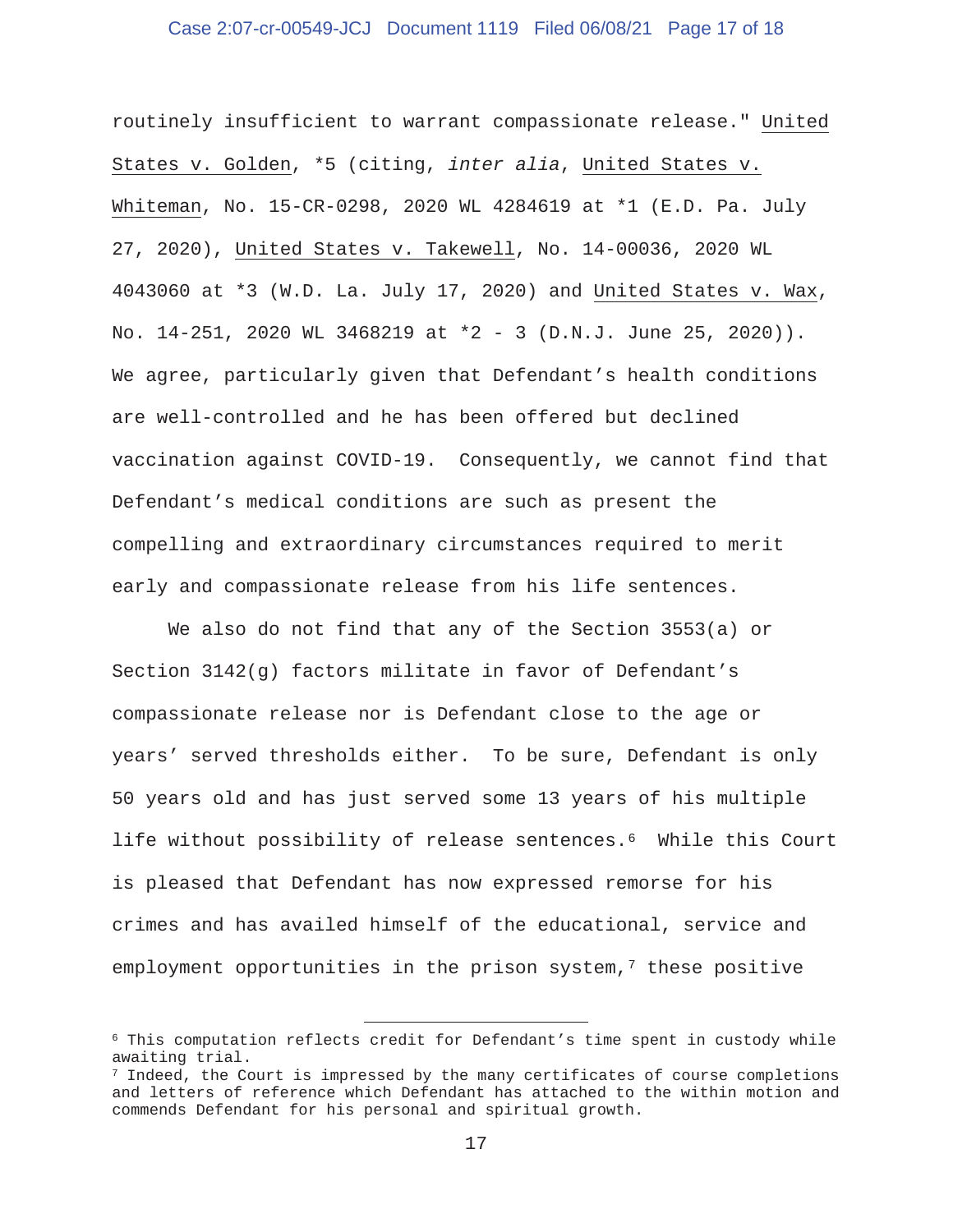# Case 2:07-cr-00549-JCJ Document 1119 Filed 06/08/21 Page 18 of 18

recent developments are nevertheless grossly insufficient to overcome the gravity and severity of Defendant's past criminal actions. Indeed, the crimes of which Defendant stands convicted were particularly heinous and included two pre-meditated, carefully calculated murders which were committed solely for the purpose of circumventing the authorities from uncovering evidence of his wide-ranging criminal enterprise and to protect that enterprise, a large multi-state cocaine distribution network that had operated for nearly 10 years, from prosecution. The evidence of Defendant's guilt at trial was overwhelming and clearly demonstrated that Defendant himself was at the helm of the PCO and he himself orchestrated and planned the Glanville (and King) murders. He narrowly escaped being sentenced to death and was instead sentenced to serve several life sentences without the possibility of ever being released. Thus, in weighing all of these considerations against the potential risks to Defendant's health, we can reach no other conclusion but that his case clearly does not warrant early, compassionate release. The motion shall therefore be denied pursuant to the annexed order.